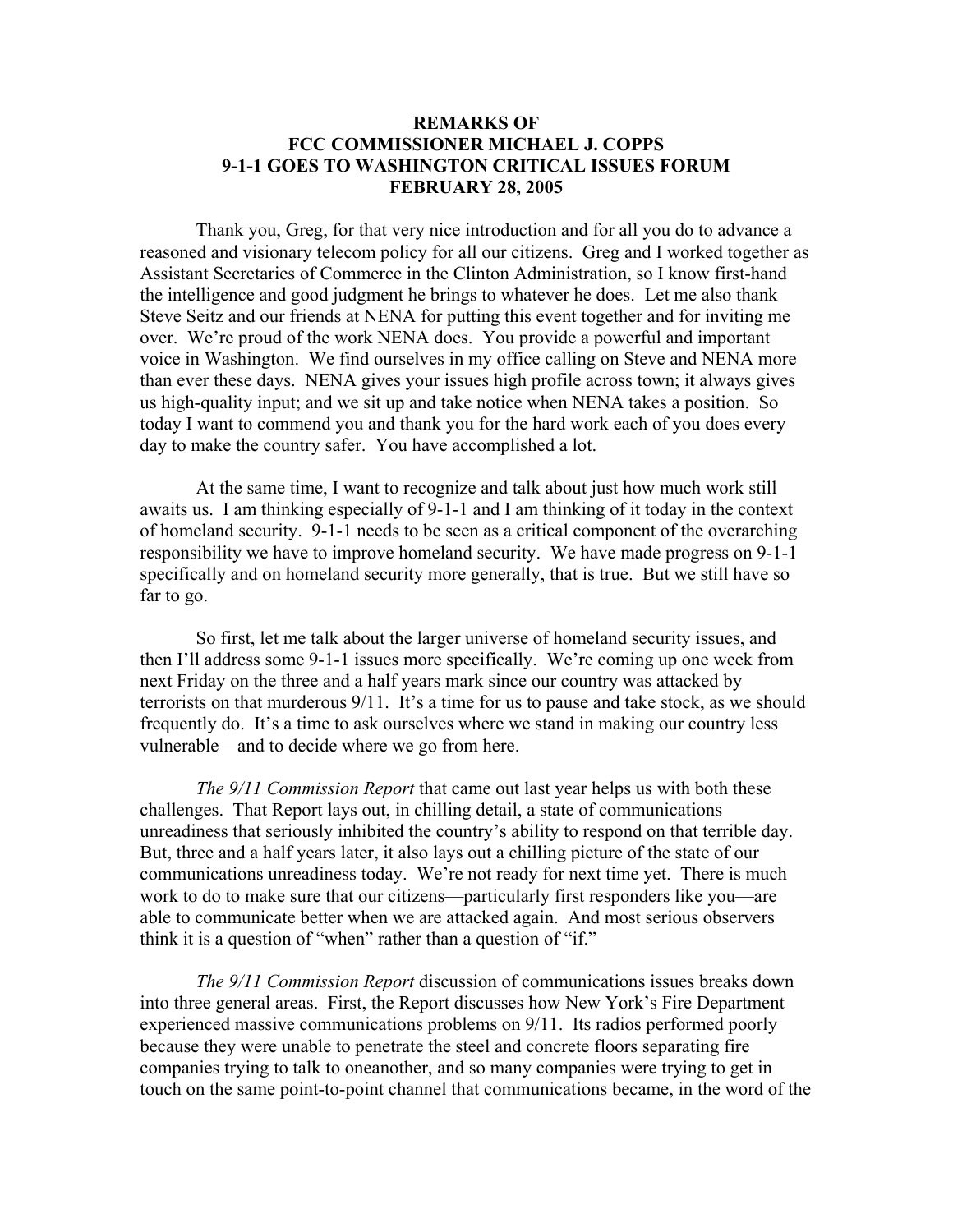*Report*, "unintelligible." Second, the report explains how interoperability problems plagued rescue operations in both New York and at the Pentagon and stresses how important it is to find ways for different emergency responders, at the municipal, state and federal levels, to talk to each other no matter what the situation. These are not problems for only New York City, of course. And New York City has made great strides in the past few years. No, these are national problems. We need to create more reliable and redundant public safety communications systems throughout the country.

 Discussing critical infrastructure generally, the *Report* concludes that, despite the lessons of 9/11, America's critical infrastructure remains all too vulnerable. Industry, the *Report* says, "remains largely unprepared for a terrorist attack." It goes on: "We were also advised that the lack of a widely embraced private-sector preparedness standard was a principal contributing factor to this lack of preparedness." The *Report* refers to an ANSI standard for general private sector preparedness, but we in the communications sector need to look more closely and specifically at our own particular preparedness needs.

It has been three and a half years since 9/11. What have we done to shore up the problems that have been identified? Well, in that time, the FCC has allocated spectrum to public safety; begun the process of bringing tools like RFIDs and ITS to the country; struggled with issues like CALEA and 800 MHz; and, of course, begun to implement E911. We have convened councils with industry. Advisory committees have had meetings and our government partners have begun to reorganize themselves. But none of this is a work accomplished. It is all very much a work in progress. It has already been a long process, but let's always remember that time is no friend when it comes to terrorism. Reorganization tomorrow is not enough. Voluntary best practices, if implemented quickly, are fine, but untimely implementation may be no protection at all. So when voluntary efforts fail, mandatory implementation may best serve the public interest. We learned that with the rules that implemented E911. *The 9/11 Commission Report* minces no words about the lack today of public and private sector readiness for another attack. Homeland security is not business-as-usual or government-as-usual. Meetings, NOIs and draft best practices can only take us so far. We must be focused on implementing integrated solutions. And our actions need to be part of an overall strategic plan. The safety of the people is always the first obligation of the public servant.

 Don't misunderstand me. The FCC is working hard. We have the best people and expertise in the government on communications issues. But the government is still working on developing a well-understood, aggressive, nationwide plan to ensure that *every* public safety organization has access to a reliable system that they can use *anywhere*, to talk to *any* other first responder, in *any* emergency. That just doesn't exist today. But it can and it should exist and, really, it must. Such a plan would have specific deliverables and timetables. And it would provide absolute clarity on where the FCC fits in. I think we fit in at the forefront in developing communications solutions. The country has waited, and we have waited, too long for others to get moving. The GAO states that "a fundamental barrier to successfully addressing interoperable communications problems for public safety has been the lack of effective collaborative,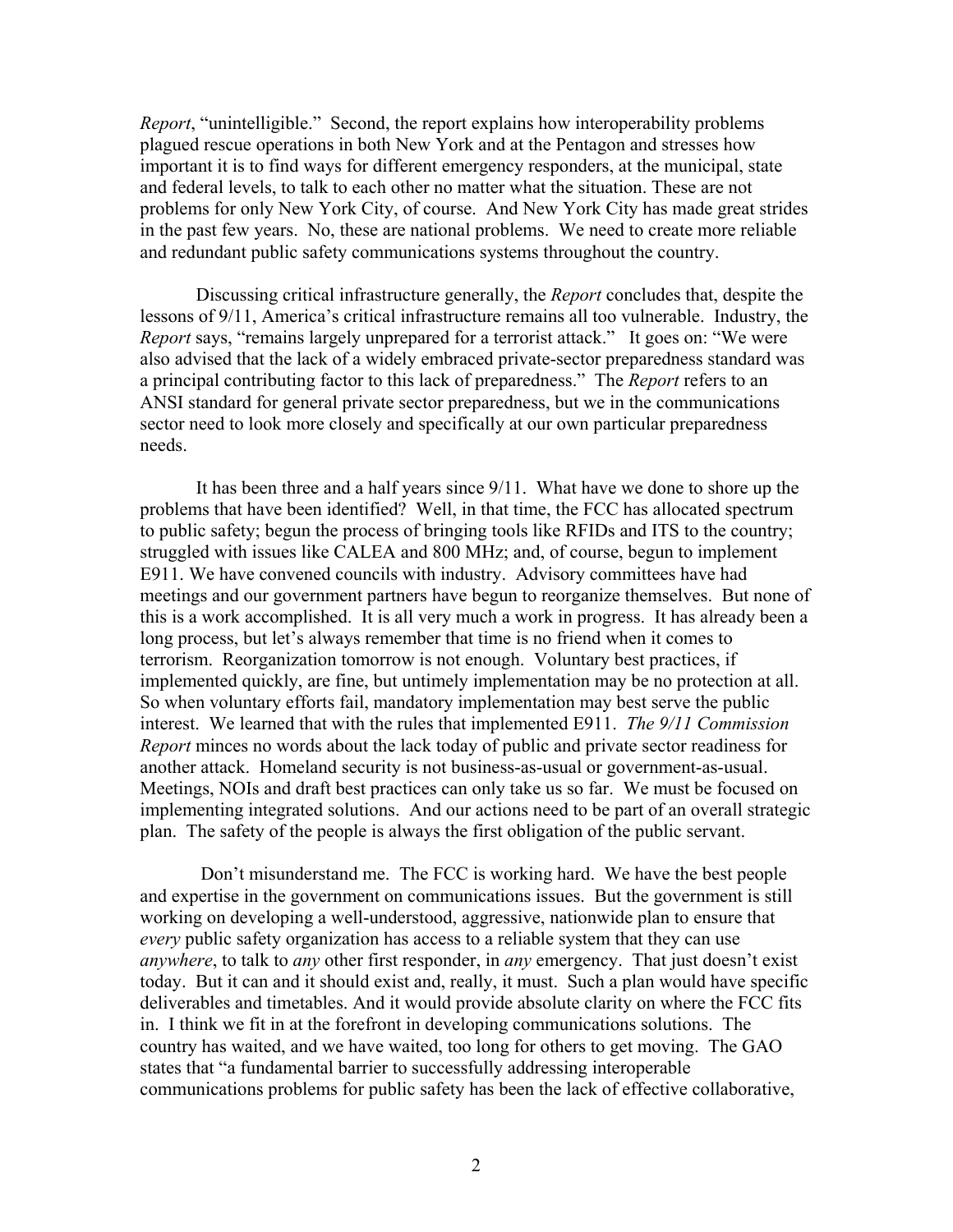interdisciplinary, and intergovernmental planning." House Government Reform Subcommittee Chairman Christopher Shays has called on the FCC to take a more active role and says it's going to be costly if we don't. There is a void out there to fill, and I believe this agency needs to fill it. We have seen some good progress lately, with the report issued by DHS and the planned inter-agency organization on public safety communications. But these efforts must have the funding they need to do a complete job and they must make more aggressive use of the government's best experts. These are front-burner challenges, but I'm afraid they are not viewed that way by everyone.

No one entity can resolve the public safety and interoperability problems alone not the private sector, not the federal government, not local public safety organizations which are so often starved for funding. What is needed is a collaborative approach. But as part of such an approach, I think we have to consider having the FCC play a far more active role. I believe that the FCC should create an office that focuses exclusively on helping local public safety organizations to share ideas, vet proposals, prepare plans and coordinate them with both government and industry. Why should every jurisdiction have to start at square one when others have already done a lot of work? If we lack the resources for the Commission to do this, maybe Congress would help us. We won't know unless we ask.

I also think we need to affirm in a more tangible way that the FCC is committed to doing its part. Toward this end, I believe that the incoming Chairman of the Commission should appoint one of his fellow Commissioners to lead the Commission's efforts. You know, the FCC is not mentioned in *The Report of the 911 Commission*. While some may think that's because we're doing what we are supposed to be doing, I would feel better if our efforts had achieved sufficient visibility to at least garner a mention or two in that comprehensive *Report*. We need a higher profile because the Commission has more to contribute than it has been asked or prodded to do so far. There is precedent for what I propose because this is the structure that Chairman Kennard created when he appointed then-Commissioner Powell to lead our preparation for the Year 2000 Problem. That appointment gave visibility, leadership and priority to the Commission's important role in meeting the Y2K challenge. I think it is a good and admirable model for us to follow now.

The *Report* also recommends legislation to increase the assignment of spectrum for public safety. Freeing up new public safety spectrum gets us real quickly to the digital TV transition, of course, and we all know that the implications of this transition will be complicated. The Commission needs to be working with Congress on this. The FCC can help make sure the spectrum transfer is done right by providing Congress with the best possible understanding of what spectrum deficiencies public safety confronts, exactly how much spectrum public safety requires, and what frequencies will serve it best. It may surprise you, but I have never seen a survey of exactly what spectrum public safety is using today, which frequencies are working and which are limited by their physical characteristics or interference, and, critically, where the interoperability channels are. Nor do we have a real feel for how much spectrum public safety needs, what frequencies they need, which areas of the country are most overcrowded, and how to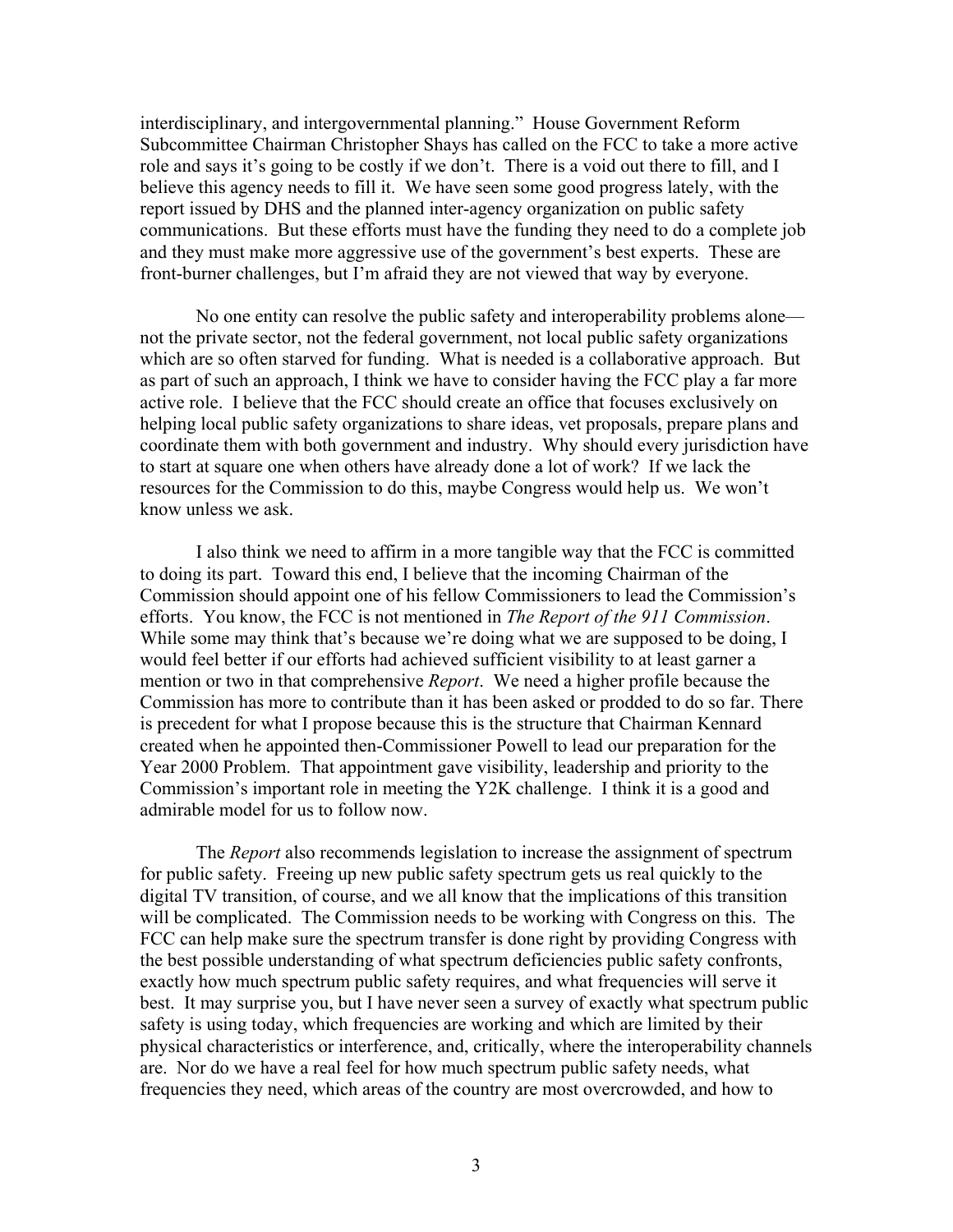make interoperability work better with the resources we have today. These are important things to know—each of them—and it is important to know them now. We can continue to move forward without this, I suppose, but why hasn't either the FCC or the Department of Homeland Security long since given such a survey to Congress so it has the tools to do its job as well as possible?

There is one other homeland security concern we are not adequately addressing, and that is how to integrate our hospitals, health centers, and doctors much more closely into the emergency response communications system. If this isn't part of what interoperability should be all about, then I don't know what is. I have visited hospitals and emergency responders in big cities and small towns, and I have also visited the CDC in Atlanta. All these facilities recognize the importance of fast and reliable communications, especially in the event of a biological attack. But I don't see that many hospitals, especially in rural America, have a reliable two-way communications system that allows them to communicate with local and federal law enforcement and emergency personnel in a crisis. Even when they do have dedicated systems, they are seldom redundant, and most are based on the public network, which is unreliable in emergencies, as 9/11 and the more recent East Coast black-out proved. Can you imagine what would happen in a biological attack if our hospitals were unable to communicate with first responders, 911 call-takers, federal authorities and each other? The FCC should address this problem and help find a solution, and while have done good work in updating the rural healthcare funding mechanism, it's going to take more than that to get this larger problem solved. We can also play a helpful role here by acting as a facilitator, a convener, or a clearinghouse for ideas—being a place where health care providers can share and vet ideas and talk with oneanother. As I mentioned with regard to other public safety responders earlier, why should every such facility have to start at square one when they could be building on the lessons learned by others? Wouldn't bringing people and ideas together and sharing experiences save the country both time and money—not to mention the possibility of saving many lives?

Now let me spend a few minutes on 9-1-1 issues more specifically. We have a big year ahead of us. First, we have the December 31, 2005 deadline for handset-based E911 roll-out. Ninety-five per cent of the embedded base of the nationwide carriers' phones must be E911-compliant by then. FCC Wireless Bureau Chief John Muletta recently said at the January Open Meeting, in response to a question from me, that the reports we have received show that the carriers will meet this deadline. I'll be watching that closely because this is critical.

Second, we have to make sure that PSAPs have the resources they need to be ready to accept Phase 2 E911. Too often states have taken money that should go toward this preparation and used it for other purposes. We need a more consistent 9-1-1 system throughout the country, especially for wireless because traveling callers may be surprised to find the level of service they receive on the road is different from what they have at home. We worked hard to get the companies to spend a lot of money to get their systems ready, and many, many PSAPs have worked incredibly hard under tight budget conditions to do the same. When 9-1-1 funds are raided for other purposes, the whole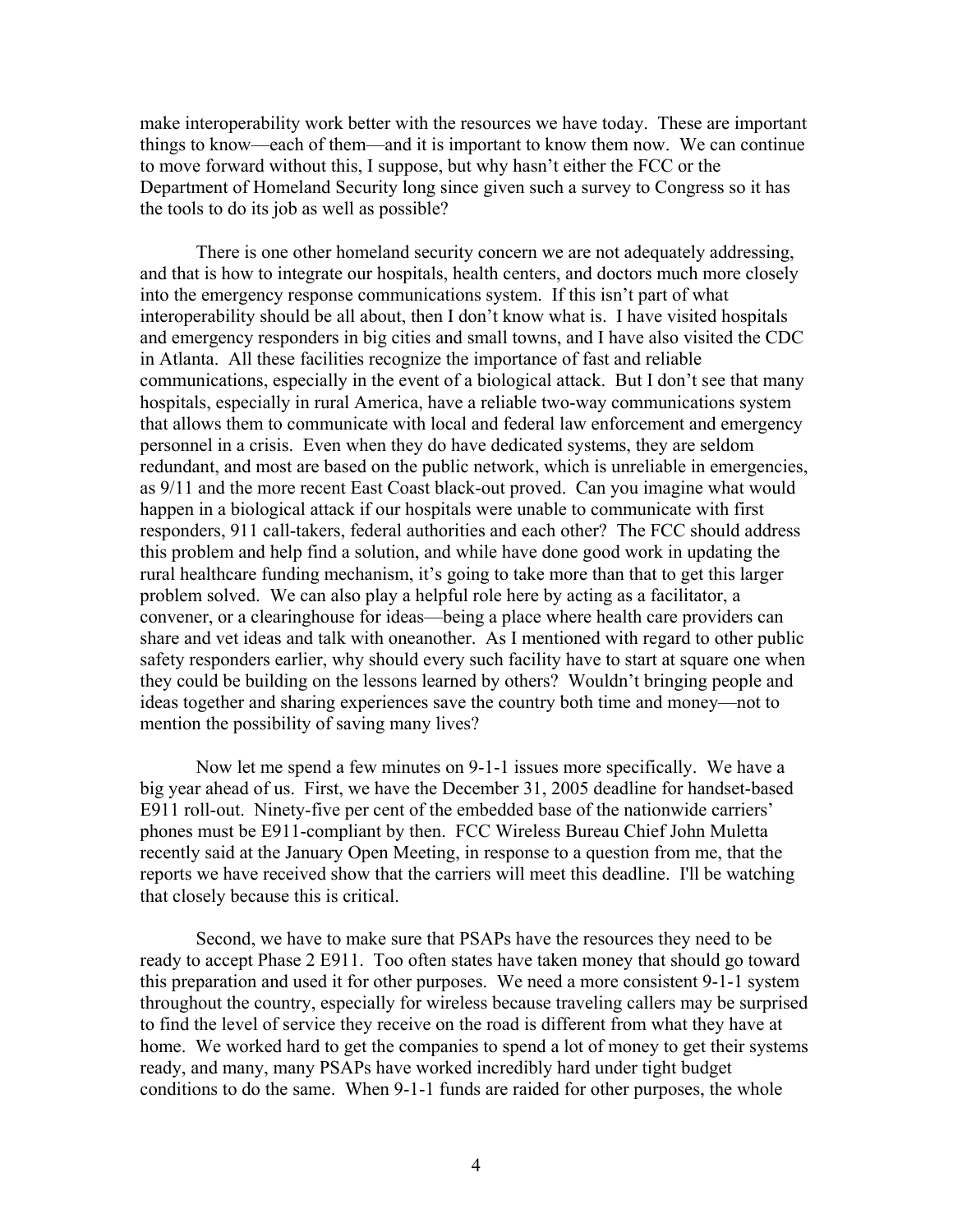system suffers. So the FCC should be using its bully pulpit more effectively to educate everyone as to why taking this money away from PSAPs creates perils for public safety. The message should be clear--raiding public safety funds endangers the public interest.

Third, we have work to do on the rural front. Some small carriers have unique problems that make meeting our requirements particularly difficult. We need to recognize these situations and face up to the challenges. On the other hand, we are talking about public safety, and that must be our top priority. So I believe that a case-bycase approach to this problem, with guidelines so people know what we will be looking at, may serve us best here. There will be some circumstances where we will have to be flexible. There will be others where the rules must stand. In either case, the FCC has instituted a system wherein rural carriers and PSAPs can share best practices with carriers and PSAPs that have successfully upgraded their systems. That's a process I hope to see used even more because it makes available to everyone examples of plans that can be accomplished effectively.

Fourth, we have a real challenge with VOIP. A recent tragedy in Texas reminds us all that the stakes are very high. Press reports indicate that a family in Houston was attacked by a burglar last month. The father and mother were shot. While the attacker was still in the house, their daughter tried to dial 9-1-1 on their VOIP line and a recording informed her that 9-1-1 was not available. We are still gathering information on exactly what happened and on the circumstances of 9-1-1's unavailability. Let me be the first to say that I do not have a ready answer for the VOIP 911 question. Certainly we need to understand that VOIP doesn't use the same technology as the circuit-switched network and this should be reflected in our rules. And we need to figure out when one player offers an application and another is a service provider. But let me also say this. This problem has to be fixed. And it has to be fixed soon. It is simply unacceptable that a child can pick up a phone and dial 9-1-1 to get the police in an emergency and instead she gets a recording saying that 9-1-1 is not available. A 9-1-1 call can be the single most important call that child, or any of us, ever makes. So it is our solemn and pressing obligation to make sure that it is available and that it works. I know you are working on this, and I want to commend NENA and the VON Coalition for the serious effort they are making to get us what the country needs. It is a partnership that can make a real difference. Keep up the good work; keep us posted; and let me know, please, how you think I can help the effort.

Finally, and this is important as we proceed on all this, let's keep the needs of America's disabilities communities very much in mind. Millions of Americans in these communities stand to benefit greatly from advances in technology generally and from E911 in particular, but as you proceed, make sure they're included in your planning from the get-go and make sure your systems work for them.

Let me conclude by saying that I am eager to assist, in any way I can, making the FCC a more central part of the solution to each of these problems. The extent of its involvement will vary from instance to instance, but ensuring the public's safety is all our jobs. And, when terror strikes its ugly hand again, we should have compiled the record to